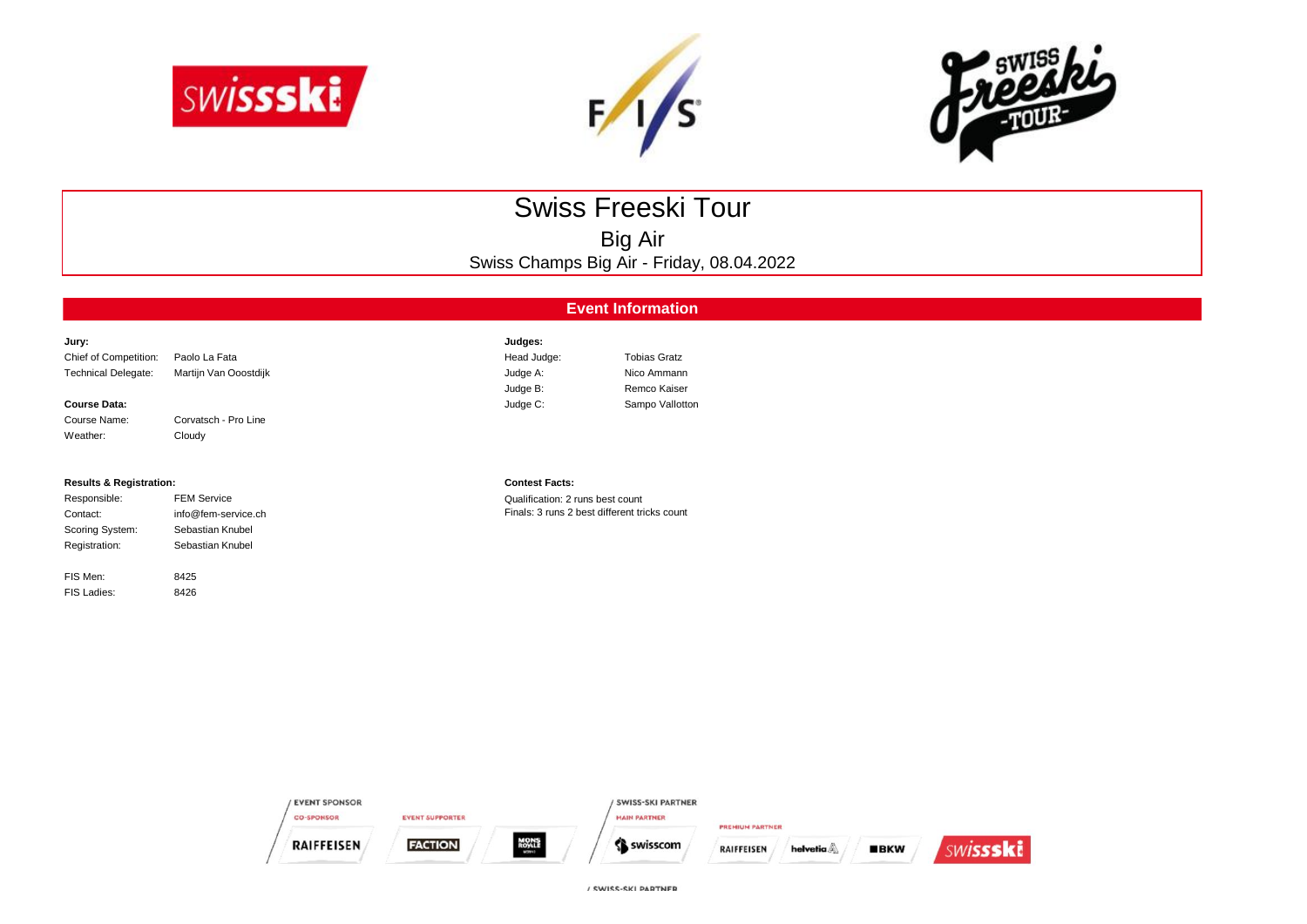





# **Ranking**

|    |            |                  |                     |                         |             |               |                 | Men                          |                |                  |                  |             |                  |                  |                  |             |
|----|------------|------------------|---------------------|-------------------------|-------------|---------------|-----------------|------------------------------|----------------|------------------|------------------|-------------|------------------|------------------|------------------|-------------|
| #  | <b>BIB</b> | <b>FIS</b>       | <b>FAMILY NAME</b>  | <b>FIRST NAME</b>       | <b>YEAR</b> | <b>NATION</b> | <b>LOCATION</b> | <b>CLUB</b>                  | Qualification  |                  |                  | Finals      |                  |                  |                  |             |
|    |            |                  |                     |                         |             |               |                 |                              | <b>HEAT</b>    | RUN <sub>1</sub> | RUN <sub>2</sub> | <b>BEST</b> | RUN <sub>1</sub> | RUN <sub>2</sub> | RUN <sub>3</sub> | <b>BEST</b> |
|    | 53         | 2532999 Ciompi   |                     | Fantin                  | 2002        | SUI           | Ollon           | Montreux-Glion-Caux          | 2              | 43.7             | 91.7             | 91.7        | 87.3             | 90.0             | 25.0             | 177.3       |
|    | 6          | 2533950          | Bolinger            | Nicola                  | 2002        | SUI           | Zuoz            |                              |                | 88.7             | 37.3             | 88.7        | 79.3             | 82.3             |                  | 85.0 167.3  |
| 3  | 44         | 2534616 Wili     |                     | Thierry                 | 2000        | SUI           | Appenzell       | <b>SC Steinegg</b>           | $\overline{2}$ | 85.0             | 90.3             | 90.3        | 18.7             | 84.3             | 80.7             | 165.0       |
| 4  | 8          | 2534734 Bolinger |                     | Gian Andri              | 2004        | SUI           | Zuoz            | Skiclub Alpina St. Moritz    |                | 78.3             | 81.7             | 81.7        | 83.7             | 81.0             | 71.7 164.7       |             |
|    |            |                  |                     |                         |             |               |                 |                              |                |                  |                  |             |                  |                  |                  |             |
| 5  | 55         | 2535046 Rhyner   |                     | Fadri                   | 2005        | SUI           | Flims Dorf      | Skiclub Alpina St. Moritz    | 2              | 42.7             | 76.3             | 76.3        |                  |                  |                  |             |
| 6  | 45         |                  | 2533023 Vaudaux     | Adrien                  | 2001        | SUI           | Vésenaz         | Montreux-Glion-Caux          | 2              | 75.0             | 20.3             | 75.0        |                  |                  |                  |             |
|    | 25         | 2537670 Ruchti   |                     | Lars                    | 2006        | SUI           | Unterseen       | Skiclub Grindelwald          |                | 45.3             | 71.3             | 71.3        |                  |                  |                  |             |
| 8  | 22         | 2535038 Rageth   |                     | Mike                    | 2002        | SUI           | Baar            |                              |                | 69.0             | 70.3             | 70.3        |                  |                  |                  |             |
| 9  | 28         | 2536759 Vogel    |                     | Sven                    | 2006        | SUI           | Turtmann        | <b>Style Valais</b>          |                | 66.0             | 46.7             | 66.0        |                  |                  |                  |             |
| 10 | 48         | 2530793 Schuler  |                     | Luca                    | 1998        | SUI           | Ebertswil       | Swiss skk                    | 2              | 65.3             | 38.3             | 65.3        |                  |                  |                  |             |
| 11 | 27         |                  | 2535035 Crettenand  | Matis                   | 2005        | SUI           | Troistorrents   | Ski romand                   |                | 64.7             | 64.7             | 64.7        |                  |                  |                  |             |
| 12 | 74         |                  | 2537680 Aufdermauer | Tim                     | 2006        | SUI           | Kerns           | Skiclub Melchsee-Frutt Kerns | 2              | 57.7             | 26.3             | 57.7        |                  |                  |                  |             |
| 13 | 71         | 2534397          | Verdelet            | Lucien                  | 2004        | SUI           | Granvillard     | ski club Grandvillard        | 2              | 10.0             | 55.0             | 55.0        |                  |                  |                  |             |
| 14 | 70         | 2537566 Heimoz   |                     | Andri                   | 2004        | SUI           | Silvaplana      | Freestyle Engiadina          | 2              | 44.7             | 48.7             | 48.7        |                  |                  |                  |             |
| 15 | 65         | 2535228 Weber    |                     | Noe                     | 2005        | SUI           | Prilly          | Ski Club Les Diablerets      | 2              | 40.7             | 40.7             | 40.7        |                  |                  |                  |             |
| 16 | 31         | 2537683          | Coubès              | Aurélien                | 2007        | SUI           | Crans-Montana   | Ski Club Crans-Montana       |                | 40.0             | 27.7             | 40.0        |                  |                  |                  |             |
| 17 | 72         |                  | Weber               | Loris                   | 2006        | SUI           | Zürich          | Freestyle Academy            | $\overline{2}$ | 37.0             | 32.7             | 37.0        |                  |                  |                  |             |
| 18 | 32         | 2537824          | Salamin             | <b>Nils</b>             | 2006        | SUI           | Veyras          | Ski-club Veyras              |                | 36.3             | 36.7             | 36.7        |                  |                  |                  |             |
| 19 | 68         | 2537800          | Maksyagin           | <b>Viktor Alexander</b> | 2007        | SUI           | SUI             | Stützpunkt Davos             | 2              | 33.0             | 9.0              | 33.0        |                  |                  |                  |             |
| 20 | 67         | 2534464 Infanger |                     | Noah                    | 2003        | SUI           | Silenen         | Stützpunkt Davos             | 2              | 12.7             | 12.0             | 12.7        |                  |                  |                  |             |
|    |            |                  |                     |                         |             |               |                 |                              |                |                  |                  |             |                  |                  |                  |             |
|    | 33         |                  | 2537183 Macgeorge   | Noa                     | 2005        | SUI           | Vercorin        | <b>JWC</b>                   |                |                  |                  | <b>DNS</b>  |                  |                  |                  |             |
|    |            |                  |                     |                         |             |               |                 |                              |                |                  |                  |             |                  |                  |                  |             |